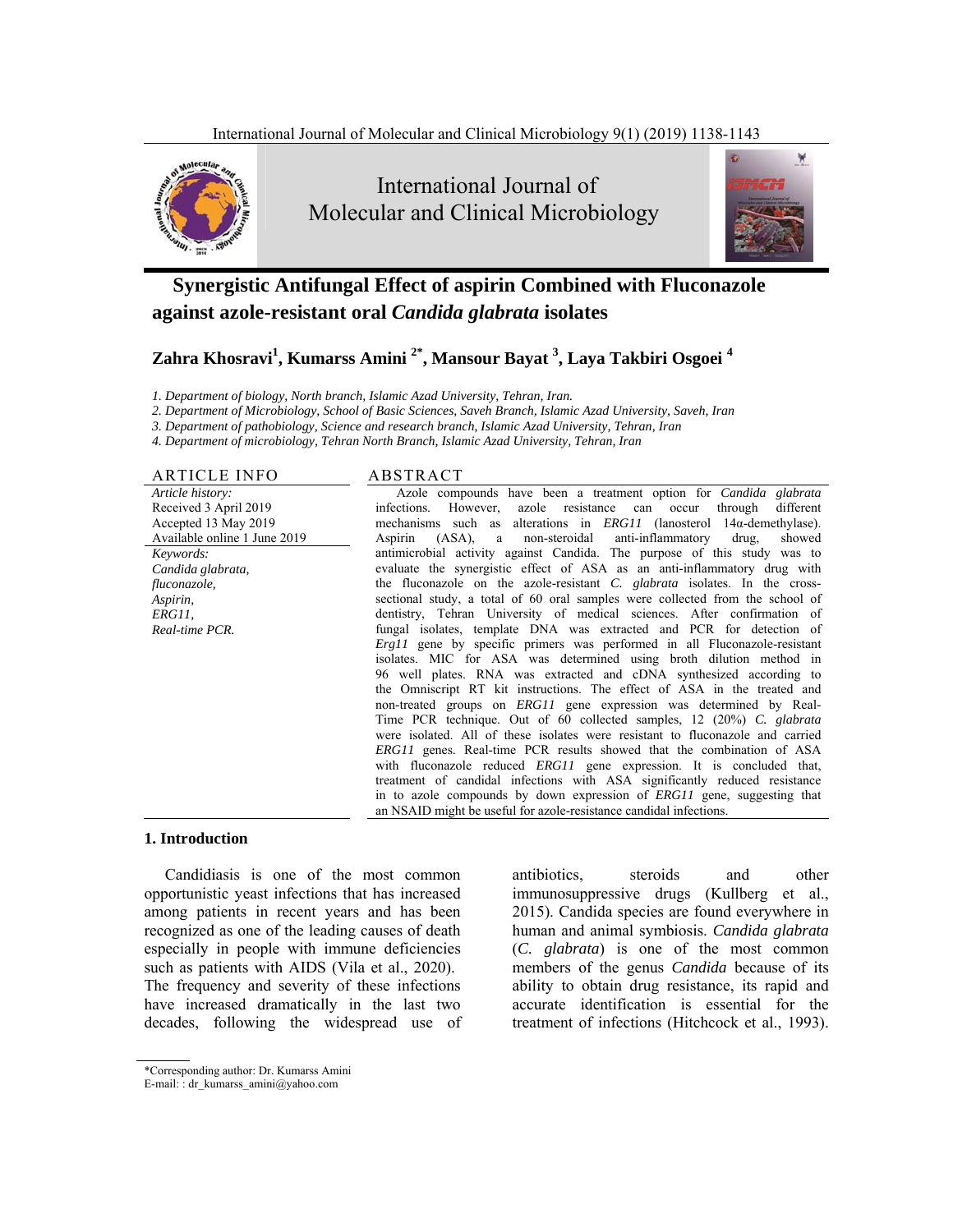The azole antifungal compounds that target lanosterol 14-α-demethylase, encoded by the *ERG11* gene, are widely used to treat a variety of infections caused by this organism. Various mechanisms have been identified in the emergence of resistance to azole compounds in *C. glabrata* such as cell impermeability, alteration in ergosterol biosynthetic pathway enzymes, alteration in target enzymes (point mutation, overexpression and gene modification) and drug efflux pump. A point mutation in the *ERG11* gene cause misfolding of this protein and consequently decrease drug affinity. This gene encodes the cytochrome P450 lanosterol 14α-demethylase target enzyme (Rodero, 2003, Ribeiro, 2007).

Aspirin, also known as acetylsalicylic acid (ASA), inhibits pain, fever, and inflammation by inhibiting cyclooxygenases (COX-1 and COX-2) (Lewis et al., 1993). This nonsteroidal antiinflammatory drug (NSAID) also has antifungal activity. ASA has potent antibiofilm activity against fungal biofilms and can be useful in combination therapy with antifungal agents in the management of some Candida-related biofilm infections. For example, ASA increases the antifungal effect of fluconazole at higher concentrations and provides a synergistic effect (Stepanović et al., 2004). Thus, the effect of ASA on the *ERG11* expression could be a new therapeutic option for azole-resistant *C. glabrata* infections. The aim of this study was to molecular identification of *ERG11* gene from fluconazole-resistant *C. glabrata* isolate and the effect of ASA on its expression by Real Time PCR method.

#### **2. Materials and Methods**

#### *2.1. Fungal isolation*

In this cross-sectional study, a total of 60 *C. glabrata* isolates were collected from the patients with oral candidiasis in a period of 8 months from February till September 2019. All strains were primarily identified by the morphological and microscopic features including small yeasts with budding cells without pseudohyphae/hyphae on corn meal agar (Difco, United States) with 1% Tween 80 and its pink colonies on the CHROMagar<sup>TM</sup> Candida (CHROMagar, Paris, France). Germ Tube (GT) and Chlamydospore formation test were also performed. Then, each isolate was confirmed by PCR using ITS1/ITS4 primers (Kiasat et al, 2019). All strains were preserved in Sabouro dextrose agar (Merck Co., Germany) at 4 °C for further use. *C. glabrata* ATCC 5297 was used as a positive control in this work.

#### *2.2. Antimicrobial susceptibility testing*

In line with clinic and laboratory standard institute (CLSI), Fluconazole susceptibility testing was performed for all *C. glabrata* isolates on the Sabouro dextrose agar (Merck Co., Germany) by disk agar diffusion method.

#### *2.3. Polymerase chain reaction*

*ERG11* gene was detected in the Fluconazole-resistant *C. glabrata* by PCR after extraction of genomic DNA using SinaClon DNA extraction kit (CinnaGen, Iran) according to the manufacturer's instructions. Primers used to identify *ERG11* gene included F; 5 - TGGAGACGTGATGCTG-3 and R; 5 - AGTATGTTGACCACCCATAA-3 (Lee et al,. 2004). The PCR reaction was fulfilled in a volume of 25 μl, including the following contents: 0.8 μl of template DNA, 12 μl PCR Master Mix (2×) (Thermo, Waltham, Massachusetts, United States), 0.7 μl of each primer, and 9.4 10.8 μl of distilled water. The samples were amplified in a thermo cycler (Eppendorf Master cycler) as follows: one cycle represents initial denaturation at 95°C for 7 min followed by 30 cycles of denaturation (95°C for 30 s), annealing (55°C for 60s) extension (72°C for 60s) and finally the process ends with a final extension at 72°C for 10 min. PCR amplicons were loaded on 1.0% agarose gel, stained with Gel Red™ (Biotium, Landing Pkwy, Fremont, CA, USA) and photographed with UV transilluminator.

#### *2.4. Determination of ASA minimum inhibitory concentration (MIC)*

In this study, ASA with the purity of 99.0% was purchased from Daroupakhsh Company, Tehran, Iran. Stock solutions of aspirin (900 mg/ml) were freshly prepared in dimethylsulfoxide (DMSO; BDH, UK). MIC for ASA was determined using twofold broth dilution method in 96 well plates (Cellstar®, Greinerbio One, Germany) described by Al-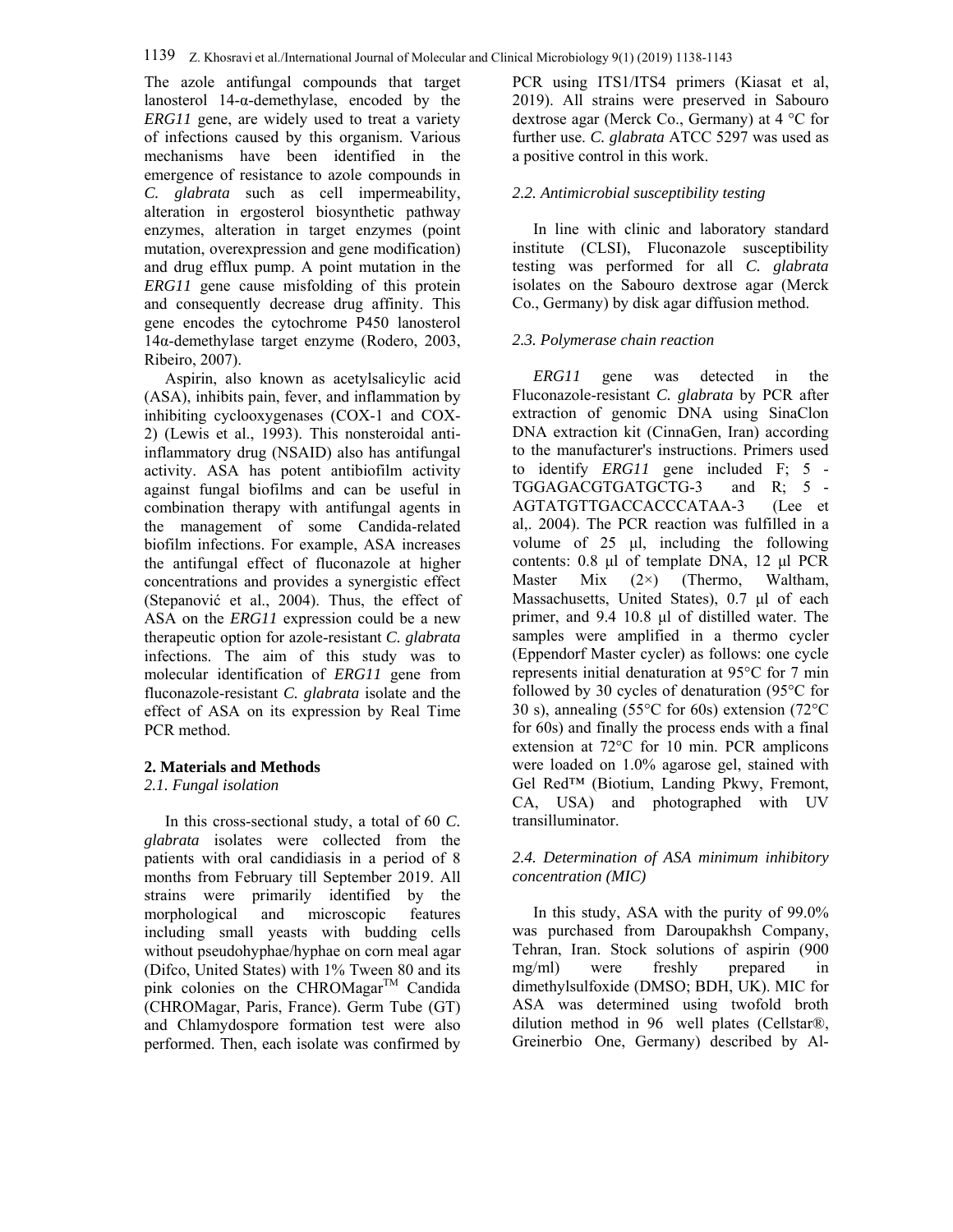Bakri et al, (Al Bakri et al,. 2009). In brief, the first experimental well was filled with double strength Sabouro dextrose broth (SDB-Merck Co., Germany) while the other wells were filled with single strength SDB  $(150 \text{ µl})$ . A volume of 150 μl of ASA or DMSO was added. Double fold serial dilution was then performed across the plate. Overnight batch culture of the fungal isolates  $(10 \text{ }\mu\text{)}$  was used to inoculate the wells to achieve a viable count of  $1 \times 10^6$  CFU/ml. The plates were incubated for 24 h at 37°C. Stock solutions of 50 mg/ml of ASA was used. MIC was expressed as the mean concentration between the well showing growth and that showing no growth. Growth was detected as turbidity (630

nm) relative to an un-inoculated well using a

microtitre plate reader (Bio Tek, USA). Negative controls were performed with only sterile broth in each well, and positive controls were performed with only overnight culture in the wells. Positive control included DMSO in the same concentration  $(v/v)$  as that used in the experimental substances. Each MIC determination was performed in triplicate. Sub-MIC concentration of ASA was used for determine the expression of ERG11 genes.

2.5. Quantitative real-time polymerase chain reaction

For this purpose, 0.1 mg/ml of ASA was added into a 20 ml of DMSO solvent and then C. glabrata was inoculated to it. Messenger RNA (mRNA) was extracted from the fungal isolates which are at the end of the logarithmic phase of growth using Qiagen RNeasy micro kit (Qiagen, Valencia CA). RNase-free DNase (Qiagen) kit was used to avoid DNA contamination in the isolated RNA. The concentrations of RNA in each sample was quantified with a spectrophotometer at 260 and 280 nm wavelengths. Complementary DNA (cDNA) synthesis was performed with an Omniscript RT kit (Qiagen, USA) according to the manufacturer's instructions. The cDNA was stored at –20 ˚C until use. For normalization, expression of β-actin was examined with the primer pair of: F; 5 -TTC TAC AAT GAG

CTG CGT GTG G -3 and R; 5 -GTG TTG AAG GTC TCA AAC ATG AT-3 . Reversetranscriptase PCR (RT-PCR) was done using a 2× GreenStar Master Mix Kit (Bioneer, Korea) on a Corbett Rotor-Gene 6000 real-time rotary analyzer (Corbett Life Science, Australia). A typical RT-PCR sample (25 μl) contained 10.5 μl of PCR Master Mix, 0.8 μl of cDNA, 0.6 μl of 0.8 μM solutions of both forward and reverse gene-specific primers and 11.3 μl of deionized double distilled water. Real-time run protocol was the same as previously described Lari et al (Lari et al., 2018). All samples were run in triplicate. A critical threshold cycle (CT) value was used to represent ERG11 transcripts quantitatively. The  $\Delta CT$  for ERG11 transcripts was calculated against that for the β-actin gene, and the  $\triangle \triangle CT$  was calculated against that for the fluconazole-resistant *C. glabrata*. The *ERG11* relative expression was calculated by the Livak method (Livak et al., 2001).

## *2.6. Statically analysis*

SPSS version 23 (SPSS, Inc., Chicago, IL, USA) was used for statistical analysis. Descriptive statistics, confidence interval and Pearson's chi square tests were employed in this study. Statistical significance was defined as P-value less than 0.05.

## **3. Results**

Of the 60 periodontal specimens under study, 12 (20%) were identified as *C. glabrata*. These isolates were negative for hyphae production, and positive for blastopore production. Pink colonies were observed on CHROMagarTM Candida. Also, all doubtful colonies were confirmed using PCR test. All *C. glabrata* isolates were resistance to fluconazole and had *ERG11* gene. ASA had an effect on gene expression (figure 1). In this study, the fold change in the treated group was equal to -1.13 in compare to the untreated group, indicating a decrease in the relative expression and inhibitory effect of ASA and also, a -1.13 % decrease in the expression of the gene affected by ASA treatment (table 1).

## **4. Discussion**

*C. glabrata* is responsible for 25 - 30% of fungal infections and have worldwide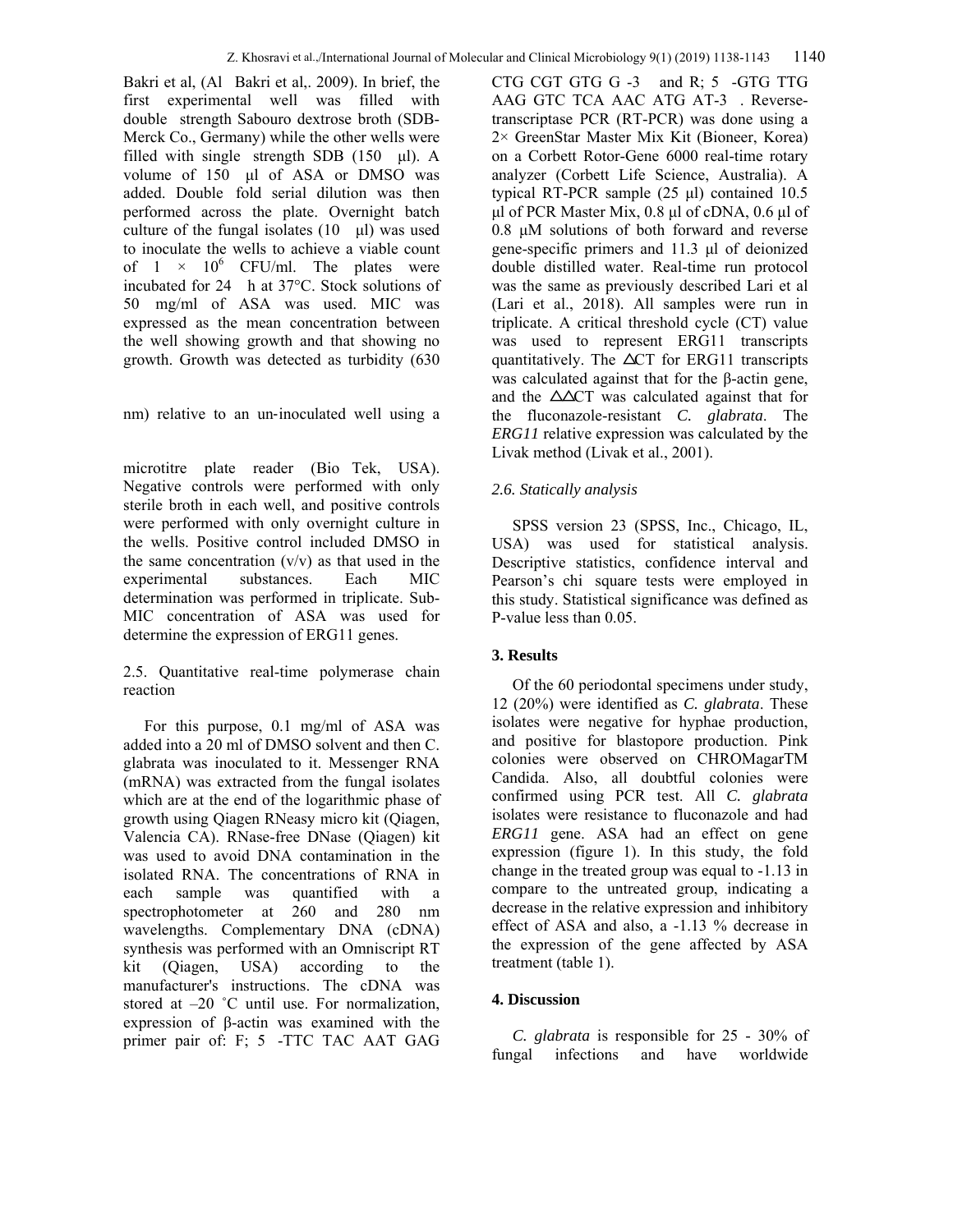distribution. The lanosterol 14α-demethylase gene (*ERG11*) gene is vital for production of the fungal sterol ergosterol, a critical component of the fungal plasma membrane. Loss of *ERG11* is a lethal event or causes a profound growth defect in most Candida species. *ERG11* gene in *C. glabrata* with different molecular mechanisms cause resistance of the organism to antifungal drugs such as azole compounds. Resistance to azoles can occur through different

mechanisms, such as mutations in the *ERG11* gene (Lanosterol 14α-demethylase (CYP51). Several studies have shown that a combination of ASA with fluconazole induces synergistic activity against Candida yeast (Liu et al,. 2014, Zhou et al, 2012).



**Figure1.** Fold change differences in treated and untreated samples

| Table 1. Statistical analysis |  |  |
|-------------------------------|--|--|
|-------------------------------|--|--|

|                            | <b>ERG</b> (untreated) | <b>ERG</b> (treat) | Diff ERG (untreated, treat) |
|----------------------------|------------------------|--------------------|-----------------------------|
| Sample1                    | 3.575                  | 3.715              | $-0.14$                     |
| Sample 2                   | 4.885                  | 5.1                | $-0.215$                    |
| count                      | 2                      | 2                  | $\overline{2}$              |
| Mean                       | 4.23                   | 4.40               | $-0.177$                    |
| <b>STDEV</b>               | 0.92                   | 0.97               | 0.05                        |
| P-Value                    |                        |                    | 0.132                       |
| Confidence Level(CI)       |                        |                    | 95%                         |
| Difference (A-B log scale) |                        |                    | $-0.177$                    |
| Fold Change                |                        |                    | $-1.13$                     |

In a study directed by Goodarzi et al, showed that *Erg6* gene amplified at 1 μg / ml ASA compared to β-actin control gene (Goodarzi et al., 2016). Therefore, ASA at this concentration is able to increase the response of the *Erg6* gene and fluconazole resistance, which is consistent with the present study. Aslani et al., in a study investigating the effect of *Satureja bachtiarica Bunge* and *Echinophora platyloba* on the expression of *MDR1* and *ERG11* genes in fluconazole-resistant Candida, concluded that *Echinophora platyloba* alcoholic extracts significantly reduces *ERG11* gene ( $p \le 0.05$ ). The researchers concluded that the herb can be described as an effective antifungal compound with low side effects (Aslani et al., 2014). In a study conducted by Teymuri et al, of 142 candida, 5 isolates were resistance to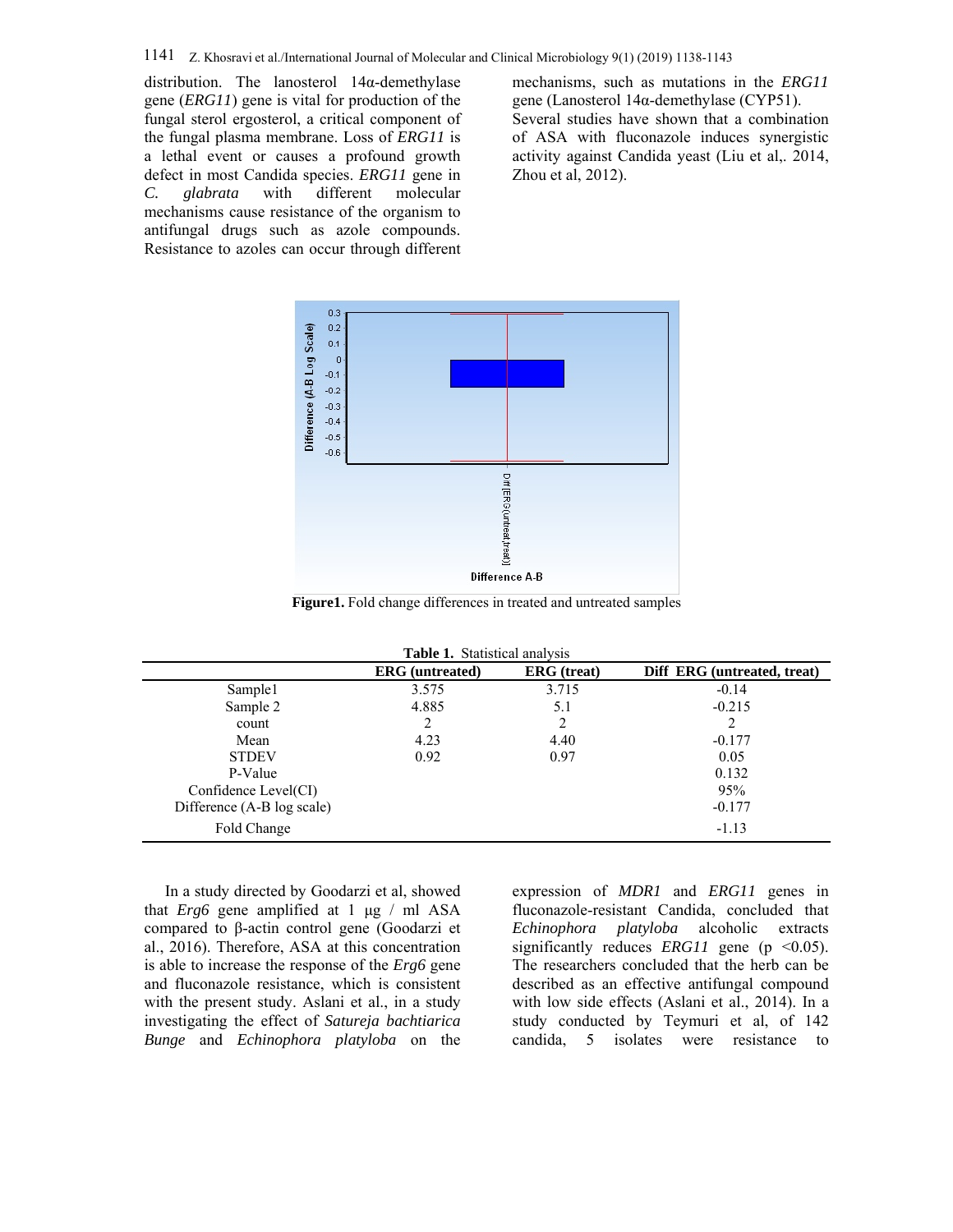fluconazole. In line with our study, increased *ERG11* gene expression was identified as one of the important mechanisms of fluconazole resistance (Teymuri et al., 2015). According to the results of the present study, Balabandi et al, Showed that different mechanisms simultaneously contribute to azole resistance in

Candida strains (Balabandi et al,. 2017) .The presence of mutations in the *ERG11* gene and altered expression of other genes may increase the resistance to high concentration of fluconazole in this study and ASA combination can significantly decrease the expression of *ERG11* gene and increase the efficiency of fluconazole. Pina-Vaz et al, showed that the practicability of using ibuprofen, alone or in combination with azoles, in the treatment of candidiasis, especially when applied topically, taking advantage of the drug's antifungal and anti-inflammatory properties (Pina-Vaz et al et al,. 2000). In line with our data, Liu et al, indicates that the combination of fluconazole and licofelone has synergistic effect against resistant *C. albicans* and could be a promising therapeutic strategy for the antifungal treatment. Alem et al, showed that aspirin possesses potent antibiofilm activity in vitro and could be useful in combined therapy with conventional antifungal agents in the management of some biofilm-associated Candida infections (Alem et al., 2004).

## **Conclusion**

It is concluded that, treatment of candidal infections with ASA significantly reduced resistance in to azole compounds by down expression of *ERG11* gene, suggesting that an NSAID might be useful for azole-resistance candidal infections. In fact, combined ASA treatment with conventional antifungal drugs has shown acceptable therapeutic effects against Candida species, which are dependent on ASA concentration. However, further studies in this field are necessary until a correct choice is made.

## **Acknowledgment**

All authors thanks to school of dentistry, Tehran University of medical sciences for helping collect the samples.

#### **Conflict of interest**

All authors declare that there is no conflict of interest in this study.

## **Refereces**

- AlBakri, A.G., Othman, G., Bustanji, Y. (2009). The assessment of the antibacterial and antifungal activities of aspirin, EDTA and aspirin–EDTA combination and their effectiveness as antibiofilm agents. Journal of applied microbiology. 107(1):280-6.
- Alem, M.A., Douglas, L.J. (2004). Effects of aspirin and other nonsteroidal antiinflammatory drugs on biofilms and planktonic cells of Candida albicans. Antimicrobial agents and chemotherapy. 1;48(1):41-7.
- Aslani, P., Yadegari, M., Rajabibazl, M. (2014). Investigation the effect of Echinophora platyloba and Satureja bachtiarica on MDR1 and ERG11 gene expression in fluconazole resistance clinical isolates Candida albicans using Real-time PCR. Eur J Exp Biol.41:375-9.
- Balabandi, S., Khazaei-Koohpar, Z., Ranji, N. (2017). Correlation between ERG11 gene mutations and fluconazole resistance in Candida albicans strains isolates isolated in from Rasht in 2015- 2016 years. Journal of Arak University of Medical Sciences. 10;20(7):13-22.
- Goodarzi, S., Mousavi, S.A., Sharifynia, S., Berahmeh, A., Rezaie, S. (2016). Effects of Aspirin as an Anti-inflammatory Drug on Azole-resistant Candida glabrata In Vitro. Iranian journal of public health. 45(11):1523.
- Hitchcock, C.A., Pye, G.W., Troke, P.F., Johnson, E.M., Warnock, D,W. (1993). Fluconazole resistance in Candida glabrata. Antimicrobial agents and chemotherapy. 1;37(9):1962-5.
- Kiasat, N., Rezaei-Matehkolaei, A., Mahmoudabadi, A.Z. (2019). Microsatellite typing and antifungal susceptibility of Candida glabrata strains isolated from patients with Candida vaginitis. Frontiers in microbiology.10:1678.
- Kullberg, B.J., Arendrup, M.C. (2015). Invasive candidiasis. New England Journal of Medicine. 8;373(15):1445-56.